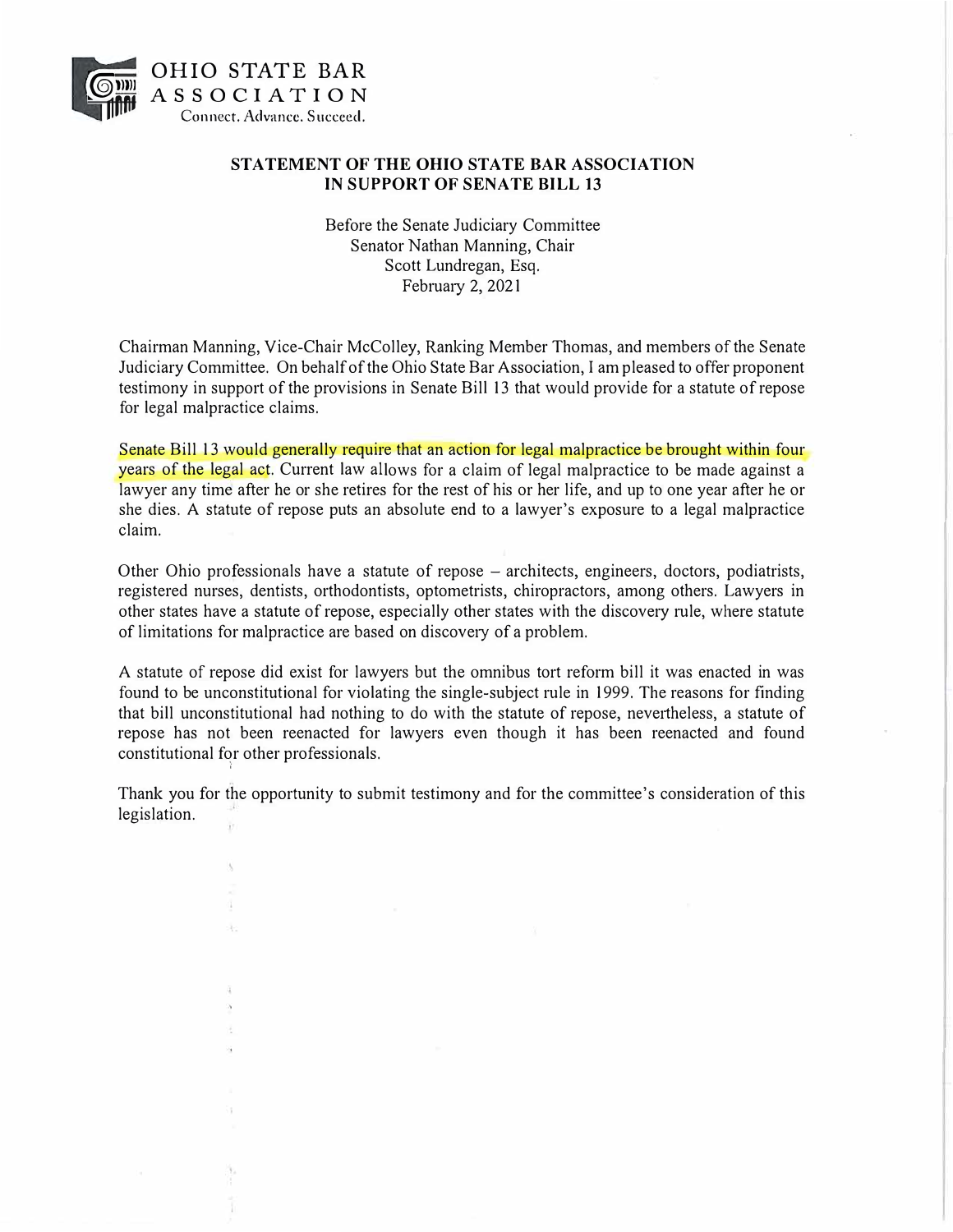**As Reported by the Senate Judiciary Committee 134th General Assembly** 

**Regular Session 2021-2022** 

**S. B. No. 13** 

**Senator Lang** 

**Cosponsors: Senators Cirino, Reineke, Romanchuk, Wilson, Manning, Schuring** 

# A BILL

| To amend sections 2305.03, 2305.06, 2305.07, and |    |
|--------------------------------------------------|----|
| 2305.11 and to enact section 2305.117 of the     | 2  |
| Revised Code to shorten the period of            | 3  |
| limitations for actions upon a contract; to make | 4  |
| changes to the borrowing statute pertaining to   | .5 |
| applicable periods of limitations; and to        | 6  |
| establish a statute of repose for a legal        | 7  |
| malpractice action.                              | 8  |

## **BE IT ENACTED BY THE GENERAL ASSEMBLY OF THE STATE OF OHIO:**

**Section 1.** That sections 2305.03, 2305.06, 2305.07, and 2305.11 be amended and section 2305.117 of the Revised Code be enacted to read as follows: Sec. 2305.03. (A) Except as provided in division (B) of this section and unless a different limitation is prescribed by statute, a civil action may be commenced only within the period prescribed in sections 2305.04 to 2305.22 of the Revised Code. If interposed by proper plea by a party to an action mentioned in any of those sections, lapse of time shall be a bar to the action. 9 10 11 12 13 14 15 16 17 18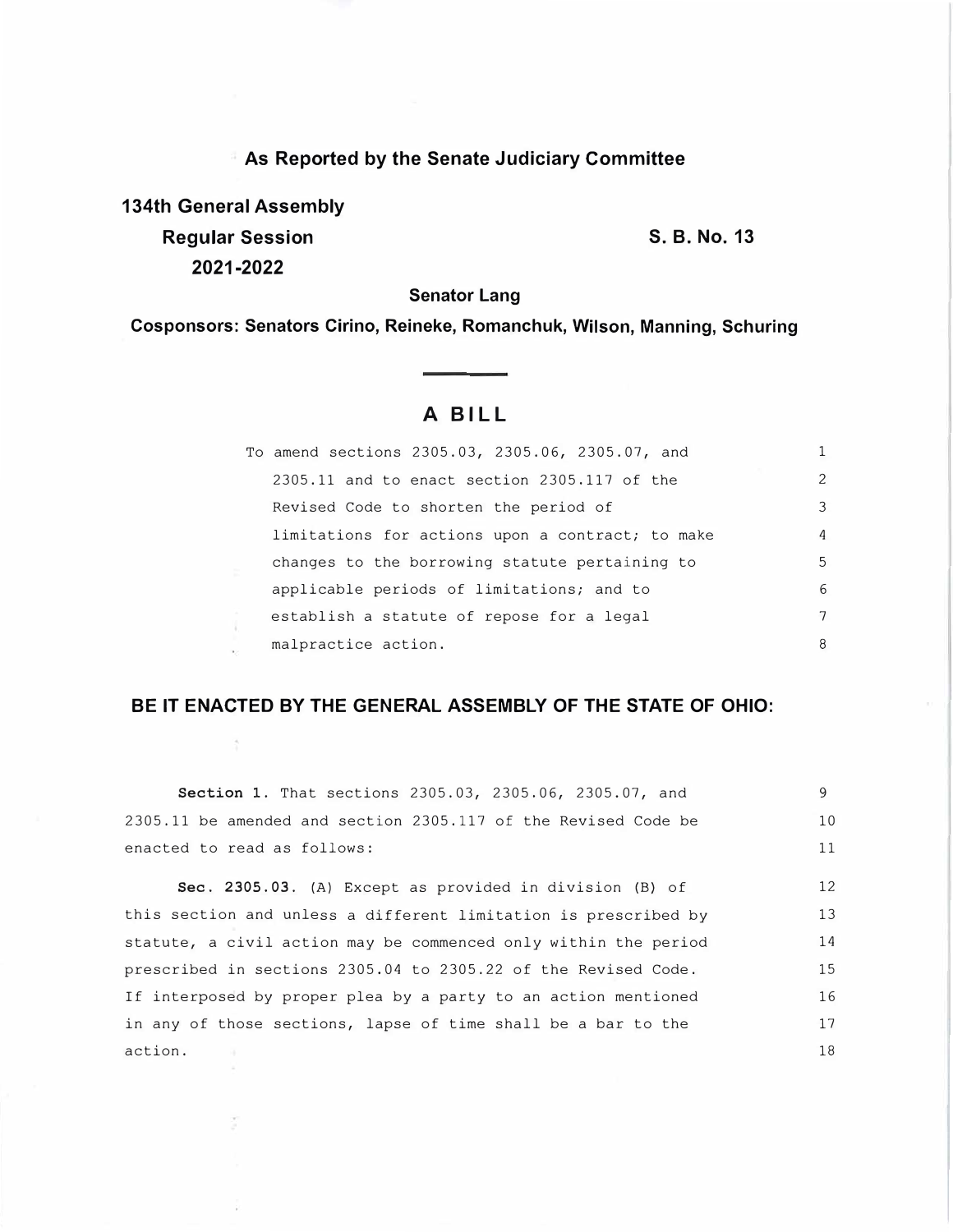(B) No eivil tort action, as defined in section 2305.236 19 of the Revised Code, that is based upon a cause of action that 20 accrued in any other state, territory, district, or foreign 21 jurisdiction may be commenced and maintained in this state if 22 the period of limitation that applies to that action under the 23 24 laws of that other state, territory, district, or foreign jurisdiction has expired or the period of limitation that 25 applies to that action under the laws of this state has expired. 26

27 (C) No action upon a specialty or an agreement, contract, or promise in writing, other than an action described in 28 29 division (C) of section 2305.07 of the Revised Code, that seeks post-default interest at a rate governed by or provided in the 30 substantive laws of any other state, territory, district, or 31 foreign jurisdiction, and in excess of the rate of interest 32 provided by section 5703.47 of the Revised Code, may be 33 34 commenced and maintained in this state if the period of limitation that applies to that action under the laws of that 35 other state, territory, district, or foreign jurisdiction has 36 expired or the period of limitation that applies to that action 37 38 under the laws of this state has expired.

(D) No action described in division (C) of section 2305.07 39 40 of the Revised Code that seeks post charge-off interest at a rate governed by or provided in the substantive laws of any 41 other state, territory, district, or foreign jurisdiction, and 42 in excess of the rate of interest provided by section 5703.47 of 43 the Revised Code, may be commenced and maintained in this state 44 if the period of limitation that applies to that action under 45 46 the laws of that other state, territory, district, or foreign 47 jurisdiction has expired or the period of limitation that applies to that action under the laws of this state has expired. 48

Page 2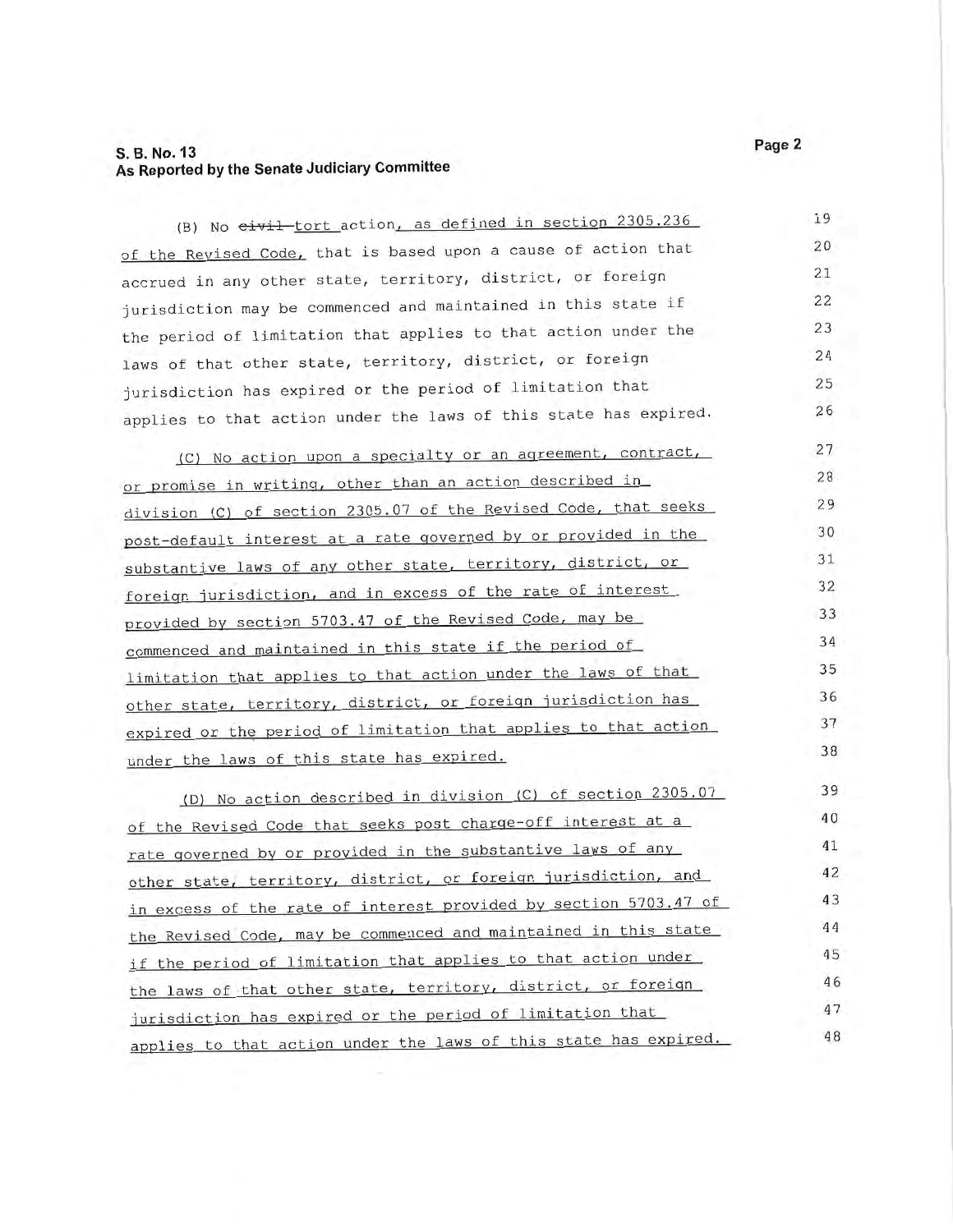49 Sec. 2305.06. Except as provided in sections 126.301-and, 1302.98, 1303.16, 1345.10, and 2305.04 of the Revised Code, an 50 action upon a specialty or an agreement, contract, or promise in 51 52 writing shall be brought within eight-six years after the cause of action accrued. 53 54 Sec. 2305.07.  $(A)$  Except as provided in sections 126.301 and 1302.98 of the Revised Code, an action upon a contract not 55 in writing, express or implied, or shall be brought within four 56 years after the cause of action accrued. 57 (B) An action upon a liability created by statute other 58 than a forfeiture or penalty<sub> $\tau$ </sub> shall be brought within six years 59 60 after the cause thereof of action accrued. (C) Except as provided in sections 1303.16, 1345.10, and 61 2305.04 of the Revised Code, and notwithstanding divisions (A) 62 63 and (B) of this section, section 1302.98, and division (B) of section 2305.03 of the Revised Code, an action arising out of a 64 consumer transaction incurred primarily for personal, family, or 65 household purposes, based upon any contract, agreement, 66 obligation, liability, or promise, express or implied, including 67 an account stated, whether or not reduced to writing or signed 68 by the party to be charged by that transaction, shall be 69 commenced within six years after the cause of action accrued. 70 For purposes of this division, a cause of action accrues thirty 71 72 calendar days after the date of the last charge or payment by, or on behalf of, the consumer, whichever is later. 73 Sec. 2305.11. (A) An action for libel, slander, malicious 74 75 prosecution, or false imprisonment, an action for malpractice other than an action upon a medical, dental, optometric, or 76 77 chiropractic claim, an action for legal malpractice against an 78 attorney or a law firm or legal professional association, or an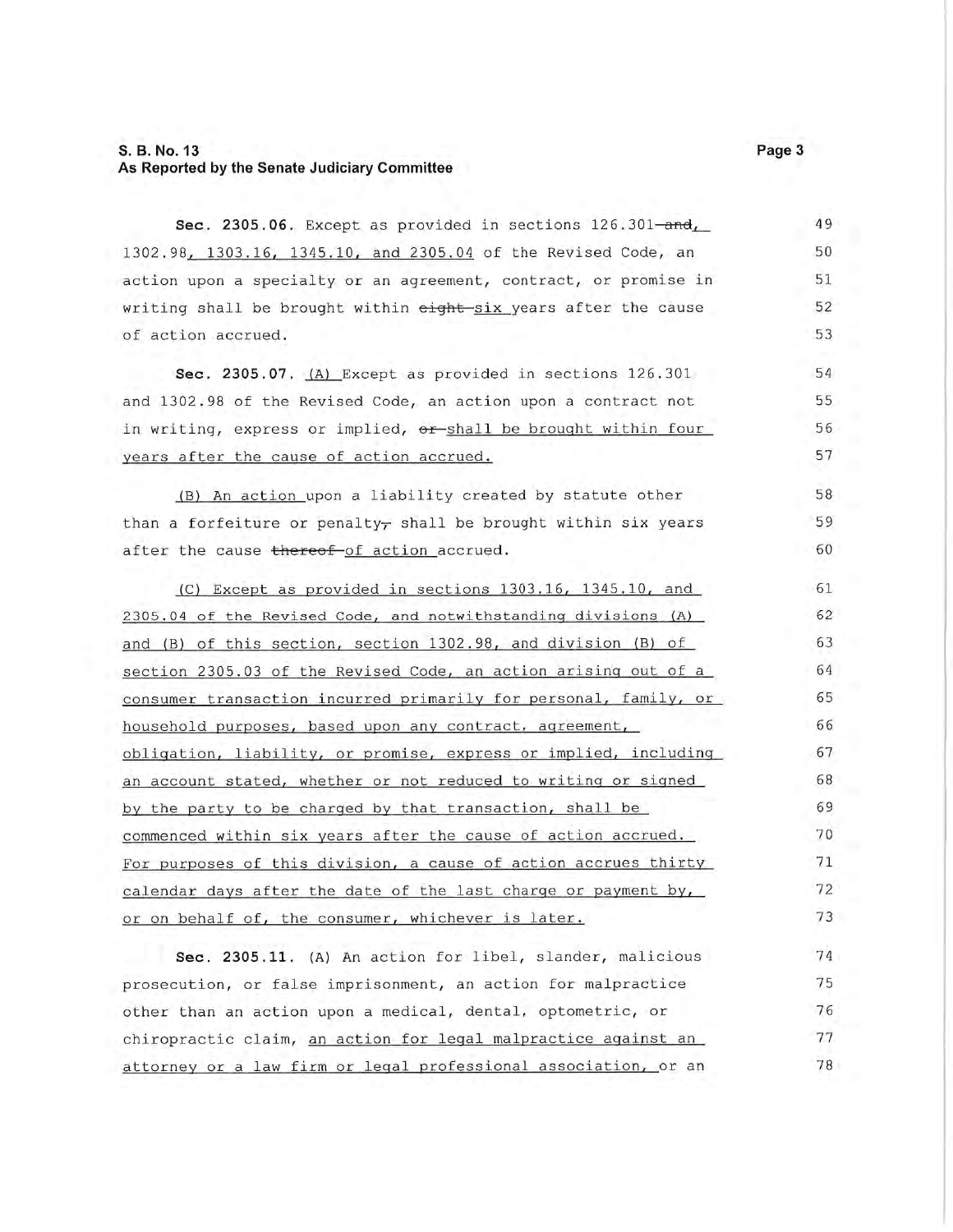action upon a statute for a penalty or forfeiture shall be 79 commenced within one year after the cause of action accrued, 80 81 provided that an action by an employee for the payment of unpaid 82 minimum wages, unpaid overtime compensation, or liquidated damages by reason of the nonpayment of minimum wages or overtime 83 compensation shall be commenced within two years after the cause 84 of action accrued. 85

(B) A civil action for unlawful abortion pursuant to 86 section 2919.12 of the Revised Code, a civil action authorized 87 by division (H) of section 2317.56 of the Revised Code, a civil 88 action pursuant to division (B) of section 2307.52 of the 89 Revised Code for terminating or attempting to terminate a human 90 91 pregnancy after viability in violation of division (A) of section 2919.17 of the Revised Code, and a civil action for 92 terminating or attempting to terminate a human pregnancy of a 93 94 pain-capable unborn child in violation of division (E) of section 2919.201 of the Revised Code shall be commenced within 95 one year after the performance or inducement of the abortion or 96 within one year after the attempt to perform or induce the 97 abortion in violation of division (A) of section 2919.17 of the 98 99 Revised Code or division (E) of section 2919.201 of the Revised 100 Code.

(C) As used in this section, "medical claim," "dental 101 102 claim, " "optometric claim, " and "chiropractic claim" have the same meanings as in section 2305.113 of the Revised Code. 103

104 Sec. 2305.117. (A) Except as otherwise provided in this 105 section, an action upon a legal malpractice claim against an attorney or a law firm or legal professional association shall 106 107 be commenced within one year after the cause of action accrued.

108 (B) Except as to persons within the age of minority or of

Page 4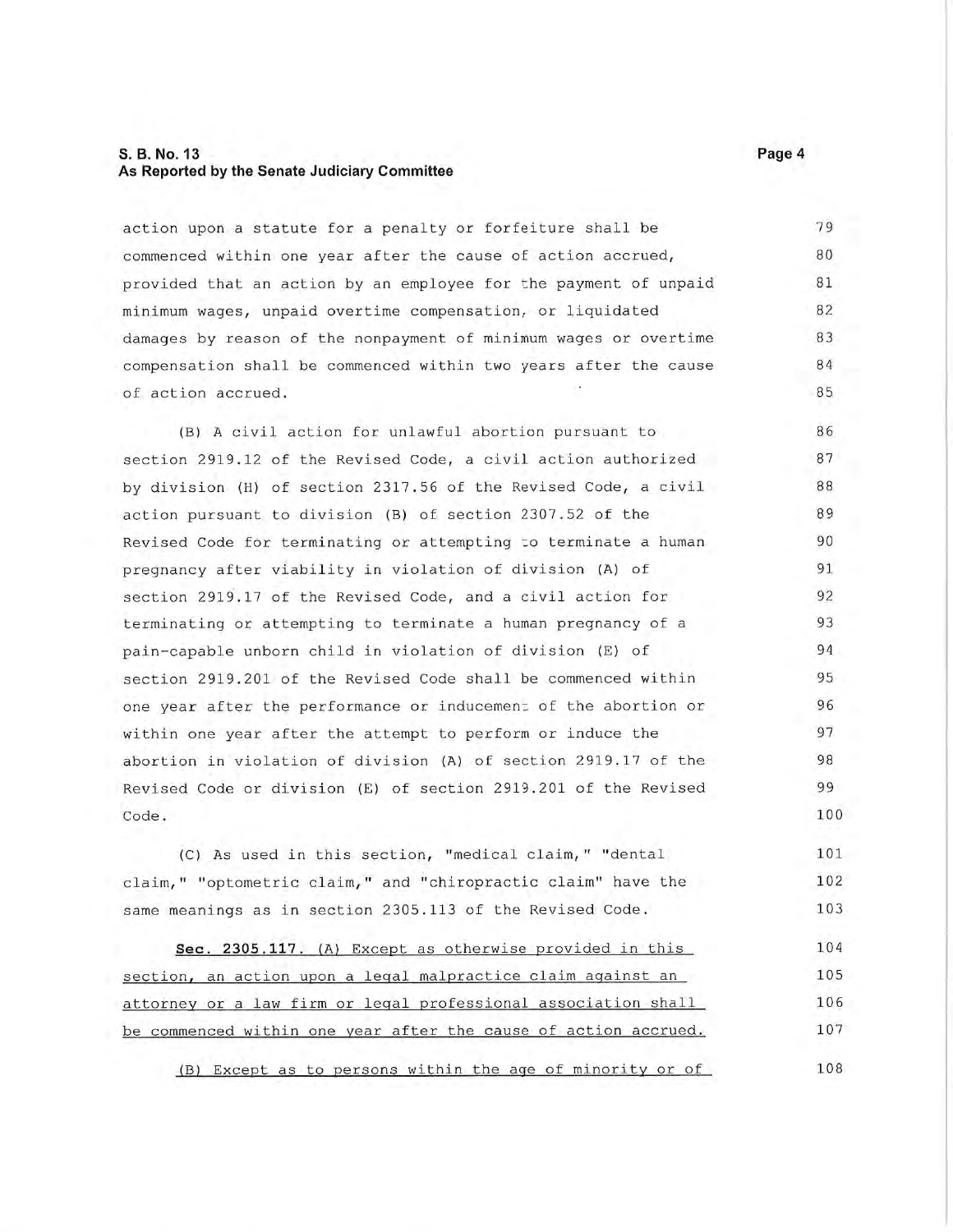| unsound mind as provided by section 2305.16 of the Revised Code,  | 109 |
|-------------------------------------------------------------------|-----|
| and except as provided in division (C) of this section, both of   | 110 |
| the following apply:                                              | 111 |
| (1) No action upon a legal malpractice claim against an           | 112 |
| attorney or a law firm or legal professional association shall    | 113 |
| be commenced more than four years after the occurrence of the     | 114 |
| act or omission constituting the alleged basis of the legal       | 115 |
| malpractice claim.                                                | 116 |
| (2) If an action upon a legal malpractice claim against an        | 117 |
| attorney or a law firm or legal professional association is not   | 118 |
| commenced within four years after the occurrence of the act or    | 119 |
| omission constituting the alleged basis of the claim, then, any   | 120 |
| action upon that claim is barred.                                 | 121 |
| (C) (1) If a person making a legal malpractice claim              | 122 |
| against an attorney or a law firm or legal professional           | 123 |
| association, in the exercise of reasonable care and diligence,    | 124 |
| could not have discovered the injury resulting from the act or    | 125 |
| omission constituting the alleged basis of the claim within       | 126 |
| three years after the occurrence of the act or omission, but, in  | 127 |
| the exercise of reasonable care and diligence, discovers the      | 128 |
| injury resulting from that act or omission before the expiration  | 129 |
| of the four-year period specified in division (B) (1) of this     | 130 |
| section, the person may commence an action upon the claim not     | 131 |
| later than one year after the person discovers the injury         | 132 |
| resulting from that act or omission.                              | 133 |
| (2) A person who commences an action upon a legal                 | 134 |
| malpractice claim under the circumstances described in division   | 135 |
| (C) (1) of this section has the affirmative burden of proving, by | 136 |
| clear and convincing evidence, that the person, with reasonable   | 137 |
| care and diligence, could not have discovered the injury          | 138 |

Page 5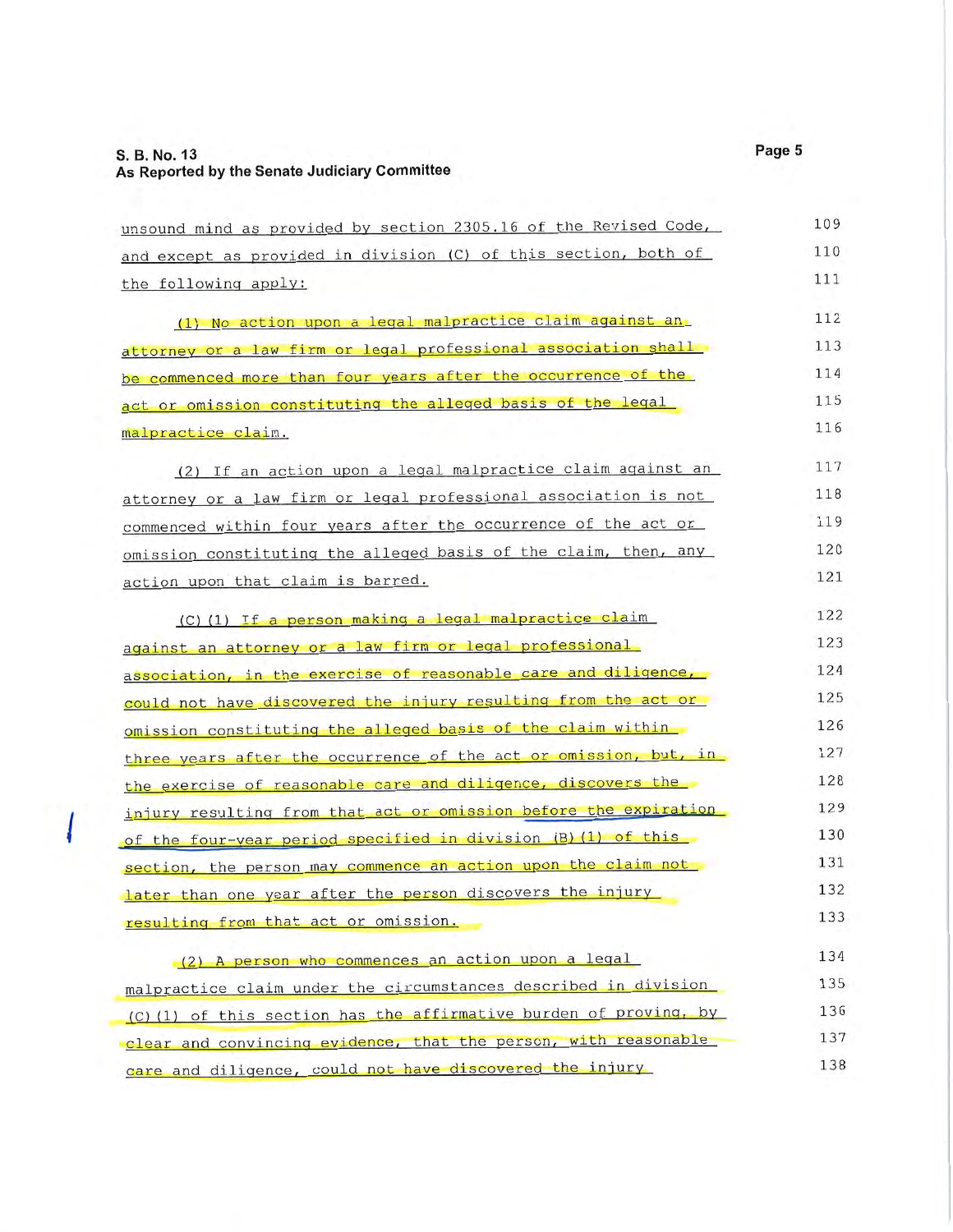resulting from the act or omission constituting the alleged basis of the claim within the three-year period described in 140 141 that division. 142 Section 2. That existing sections 2305.03, 2305.06, 143 2305.07, and 2305.11 of the Revised Code are hereby repealed. 144 Section 3. (A) Subject to Sections 4 and 5 of this act, sections 2305.06 and 2305.07 of the Revised Code, as amended by 145 this act, apply to an action in which the cause of action 146 accrues on or after the effective date of this act. 147 148 (B) Division (B) of section 2305.03 of the Revised Code, as amended by this act, applies retroactively to April 7, 2005, 149 the effective date of S.B. 80 of the 125th General Assembly. 150 Section 4. For causes of action that are governed by 151 section 2305.06 of the Revised Code and that accrued prior to 152 153 the effective date of this act, the period of limitations shall be six years from the effective date of this act or the 154 expiration of the period of limitations in effect prior to the 155 156 effective date of this act, whichever occurs first. Section 5. (A) For causes of action that are governed by 157 division (A) of section 2305.07 of the Revised Code that accrued 158 159 prior to the effective date of this act, the period of limitations shall be four years from the effective date of this 160 act or the expiration of the period of limitations in effect 161 prior to the effective date of this act, whichever occurs first. 162 (B) For causes of action that are governed by division (C) 163

164 of section 2305.07 of the Revised Code that accrued prior to the effective date of this act, the period of limitations shall be 165 six years from the effective date of this act or the expiration 166 167 of the period of limitations in effect prior to the effective

Page 6

139